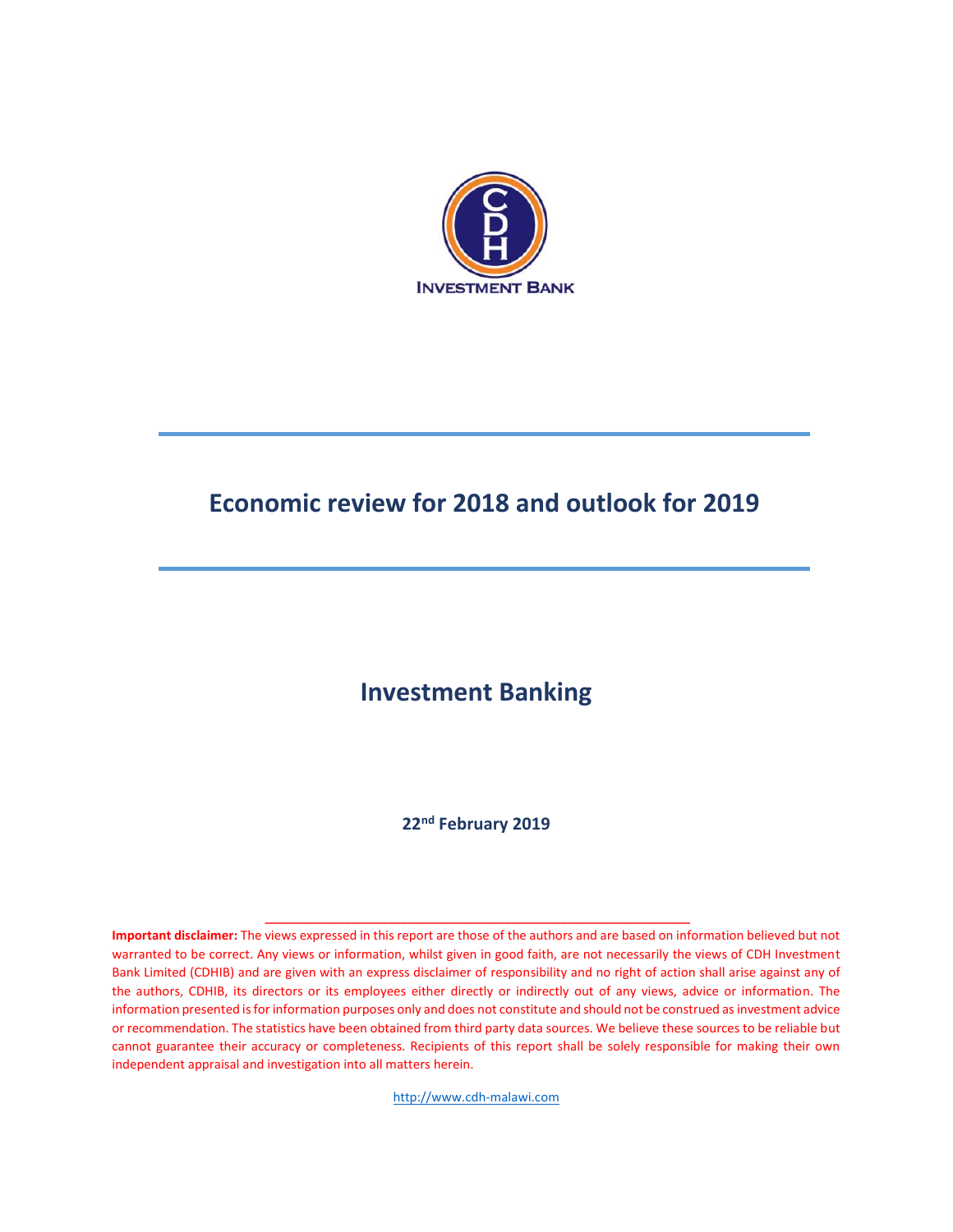

#### **1. Interbank market .**

- 1.1 Liquidity levels on the interbank market were higher in 2018 relative to 2017. Excess liquidity reserves averaged K9.11 billion per day compared to K5.54 billion per day in 2017, representing a 65% increase. Liquidity levels were highest in December 2018 when excess liquidity reserves averaged K16.05 billion per day and were lowest in May 2018 when excess liquidity reserves averaged K4.53 billion per day.
- 1.2 With high liquidity levels, coupled with persistent downward pressure on the general level of interest rates emanating mainly from the interest rate capping bill, the overnight interbank rate declined, averaging 14.79% during the year compared to the average of 18.52% in 2017.
- 1.3 Banks borrowed more from each other than they resorted to the Reserve Bank of Malawi (RBM) during the year as indicated by an increase in overnight interbank borrowing to a daily average of K8.24 billion from an average of K6.76 billion in 2017, while access on the Lombard Facility of the Reserve Bank (also known as the discount window) decreased to a daily average of K6.64 billion compared to a daily average of K7.01 billion in 2017.
- 1.4 The central bank withdrew a total of K337.60 billion from the market at an average rate of 15.00% through open market operations (OMO) during the year, compared to a total of K898.88 billion at an average rate of 18.68% in the previous year.
- 1.5 Chart 1 provides a summary of excess liquidity reserves and overnight interbank rate movements over the last two years. The chart shows that the interbank rate remained within the RBM target band of +2/-4 percentage points of the Policy rate which was stable at 16.00% throughout the year.



*(Source: Reserve Bank of Malawi)*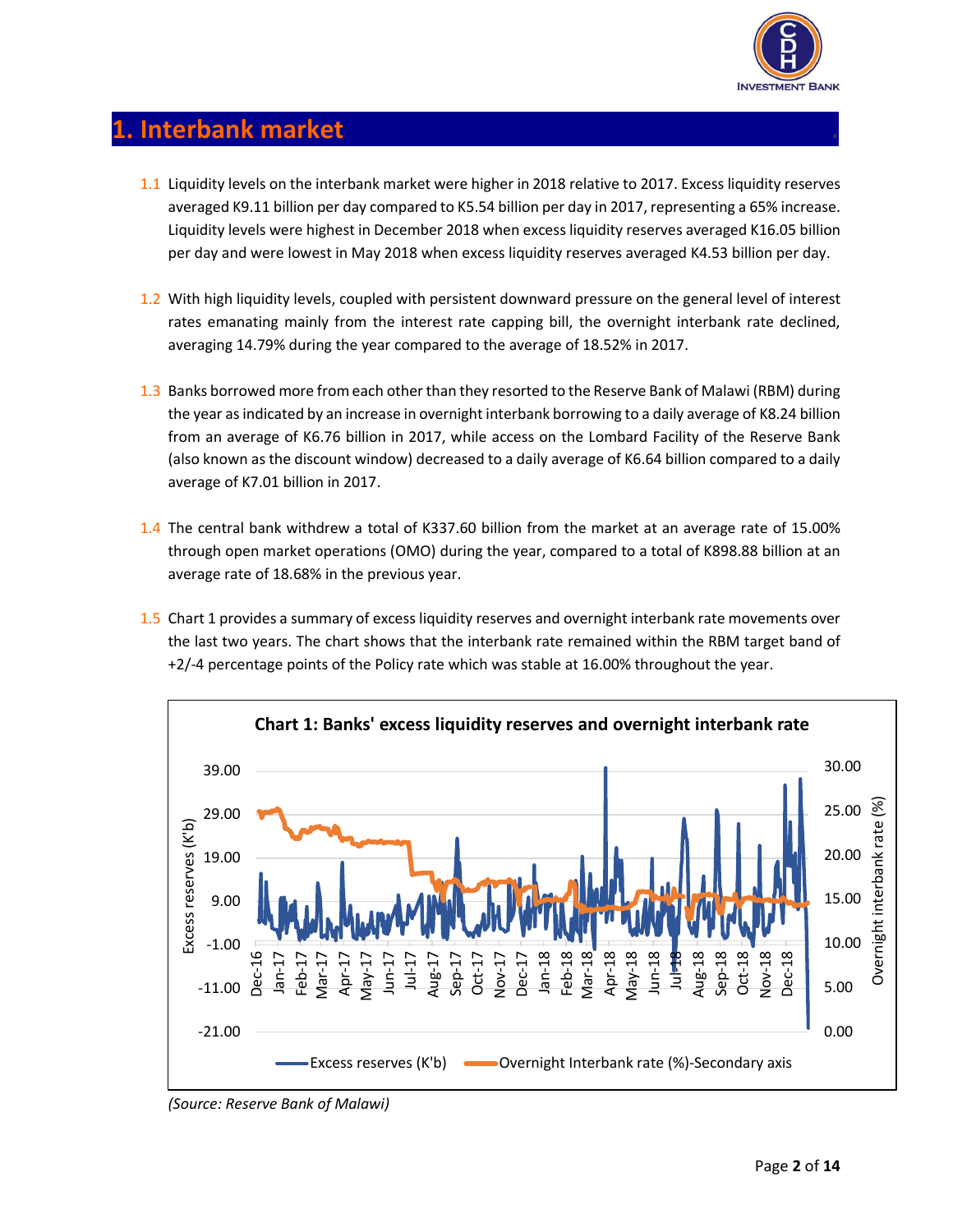#### **2. Government securities ..**

- 2.1 In 2018 Government raised a total of K490.41 billion through auctions for Treasury Bills(TB) compared to K243.67 billion raised in 2017, representing a 102% increase. Total applications for Treasury bills for the year amounted to K569.55 billion (2017: K444.13 billion), representing a 7.22% rejection rate (2017: 45.14%).
- 2.2 Treasury Bill yields were broadly stable in 2018. They only started to decline in the last two months of the year. The 91-day TB yield averaged 13.64%, the 182-day TB yield averaged 14.37% and the 364 day TB yield averaged 14.88%, resulting in an all-type (average) yield of 14.30% which is lower than the all-type yield of 19.76% recorded in 2017.
- 2.3 Chart 2 shows that TB yields declined between November 2016 and September 2017 before stabilizing in 2018. Towards the end of the year 2018, however, the yields started to decline again, largely due to mounting downward pressure on the general level of interest rates as the interest rate capping bill gained prominence.



*(Source: Reserve Bank of Malawi)*

- 2.4 In 2018 the Government also embarked on a debt restructuring programme which saw the issuing of 2-year, 3-year, 5-year and 7-year Treasury Notes (TN) through auctions conducted by RBM. A total of K104.56 billion was raised through these auctions at the average yield of 18.08% for the 2-year TN, 19.53% for the 3-year TN, 20.42% for the 5-year TN and 24.00% for the 7-year TN. The Government will continue to issue TNs in 2019.
- 2.5 Looking ahead, following the significant monetary policy changes that RBM made in January 2019, which include:- the reduction of the Policy rate from 16% to 14.5%; the reduction of the Lombard rate from 18.0% to 14.9%; the reduction of the Liquidity Reserve Requirement (LRR)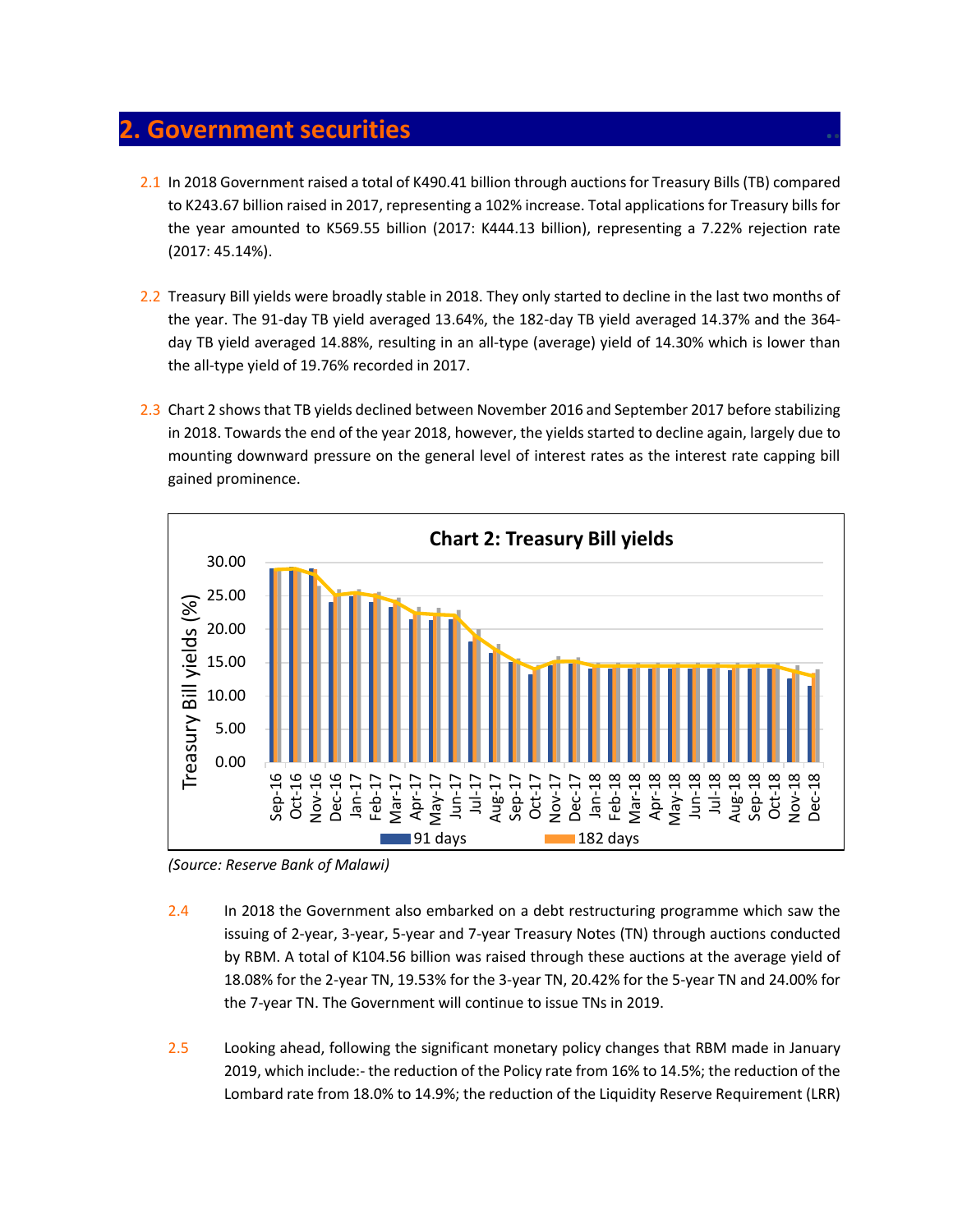

from 7.5% to 5.0% for domestic currency deposits and to 3.5% for foreign currency deposits; and the pegging of the base lending rate for commercial to the Lombard rate 14.9%, yields on Government securities like other interest rates in the market are expected to decline in the near term before stabilizing later in the year when the market fully responds the policy changes.

## **3. Foreign exchange market .**

- 3.1 The Kwacha remained broadly stable in 2018, registering a marginal depreciation of 0.23% against the USD and appreciations of 5.38%, 13.69% and 3.72% against the GBP, ZAR and EUR, respectively, between 29<sup>th</sup> December 2017 and 31<sup>st</sup> December 2018. This is an improvement from the previous year when the Kwacha registered depreciations of 0.47%, 9.59%, 11.79% and 13.45% against the USD, GBP, ZAR and EUR.
- 3.2 Table 1 and Chart 3 below provide an overview of how the Kwacha has fared against the four major trading currencies in the last three years.

| Table 1: End of year middle exchange rates |        |        |                               |          |                                  |  |
|--------------------------------------------|--------|--------|-------------------------------|----------|----------------------------------|--|
|                                            |        |        |                               | 2018     | 2017                             |  |
| <b>Currency</b>                            |        |        | 31-Dec-18 29-Dec-17 30-Dec-16 | Change   | <b>Change</b>                    |  |
| <b>USD</b>                                 | 733.69 | 732.03 | 728.62                        | 0.23%    | 0.47%                            |  |
| <b>GBP</b>                                 | 926.83 | 979.53 | 893.83                        | $-5.38%$ | $9.59\%$                         |  |
| <b>ZAR</b>                                 | 50.96  | 59.04  | 52.81                         |          | - 13.69% マ 11.79% →              |  |
| <b>EUR</b>                                 | 836.75 | 869.07 | 766.03                        |          | $-3.72\%$ $\triangledown$ 13.45% |  |

*Source: Reserve Bank of Malawi*

**Note:** Upward arrow represents appreciation and downward arrow represent depreciation of the Kwacha.



*(Source: Reserve Bank of Malawi)*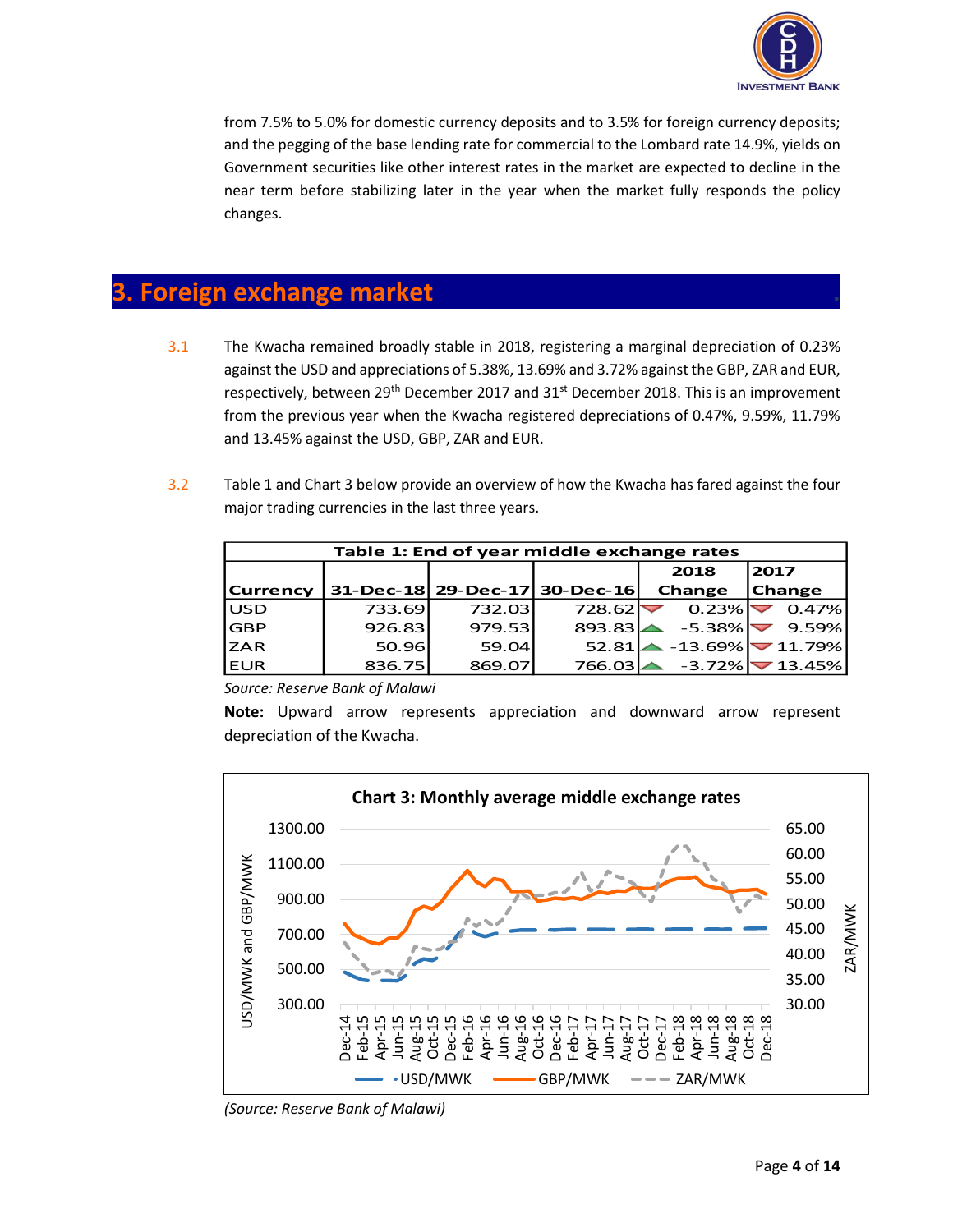- 3.3 The continued stability of the Kwacha against the USD despite the general strengthening of the USD during the year, could be attributed to stronger confidence in the Kwacha from market players, robust forex reserves which ensured consistent availability of forex on the market, and tight monetary conditions which resulted in weak demand for imports. Besides these factors, the appreciation of the Kwacha against the other major trading currencies in 2018 was on account of pressures on these currencies on the international market, partly due to uncertainty in the UK regarding Brexit negotiations and political uncertainty in the Euro area.
- 3.4 With regard to forex reserves, the RBM managed to keep official reserves at or above 3.0 months of import cover throughout the year, as depicted in Chart 4 below, largely due to an increase in forex inflows from tobacco exports - in 2018 Malawi realised a total of USD337.50m from tobacco auction sales, a 58.82% increase when compared to USD212.51m realized during the 2017 season.
- 3.5 Gross official foreign reserves stood at USD755.22 million (3.61 months of import cover) on 31<sup>st</sup> December 2018, slightly lower than USD761.97 million (3.65 months of import cover) recorded on 29th December 2017. Private foreign reserves were observed at USD330.84 million (1.58 months of import cover) as at the end of December 2018, compared to USD414.03 million (1.98 months of import cover) during the same period the previous year.



*(Source: Reserve Bank of Malawi)*

3.6 Looking ahead, the Kwacha is expected to remain broadly stable in the short to medium term, supported by a robust forex reserves position. In the long term, however, depreciation risks could emanate from trade imbalances due the country's weak and less diversified export base and from exogenous shocks such as rising international oil prices.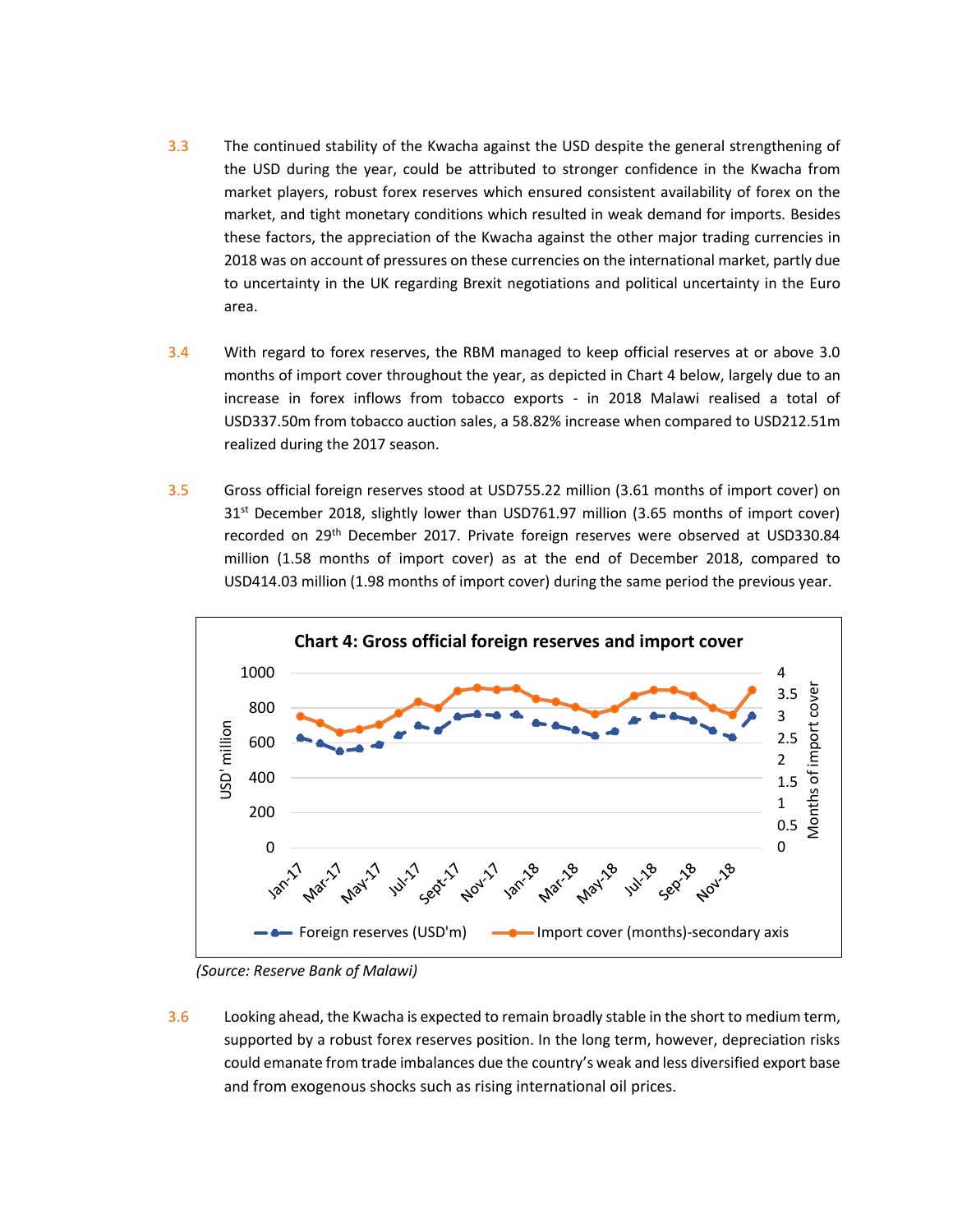

# **4. Inflation .**

4.1 2018 registered a relatively stable inflation rate despite unwavering pressures from upward adjustments in utility prices and rising maize prices. Headline inflation rate remained within a single digit throughout the year, expect in November 2018. It averaged 9.2%, down from the average of 11.5% in 2017 on account of a decline in both food and non-food inflation rates which averaged 9.8% and 9.0%, respectively, compared to 10.3% and 12.9% in 2017.



*(Source: National Statistical Office)*



*(Source: National Statistical Office)*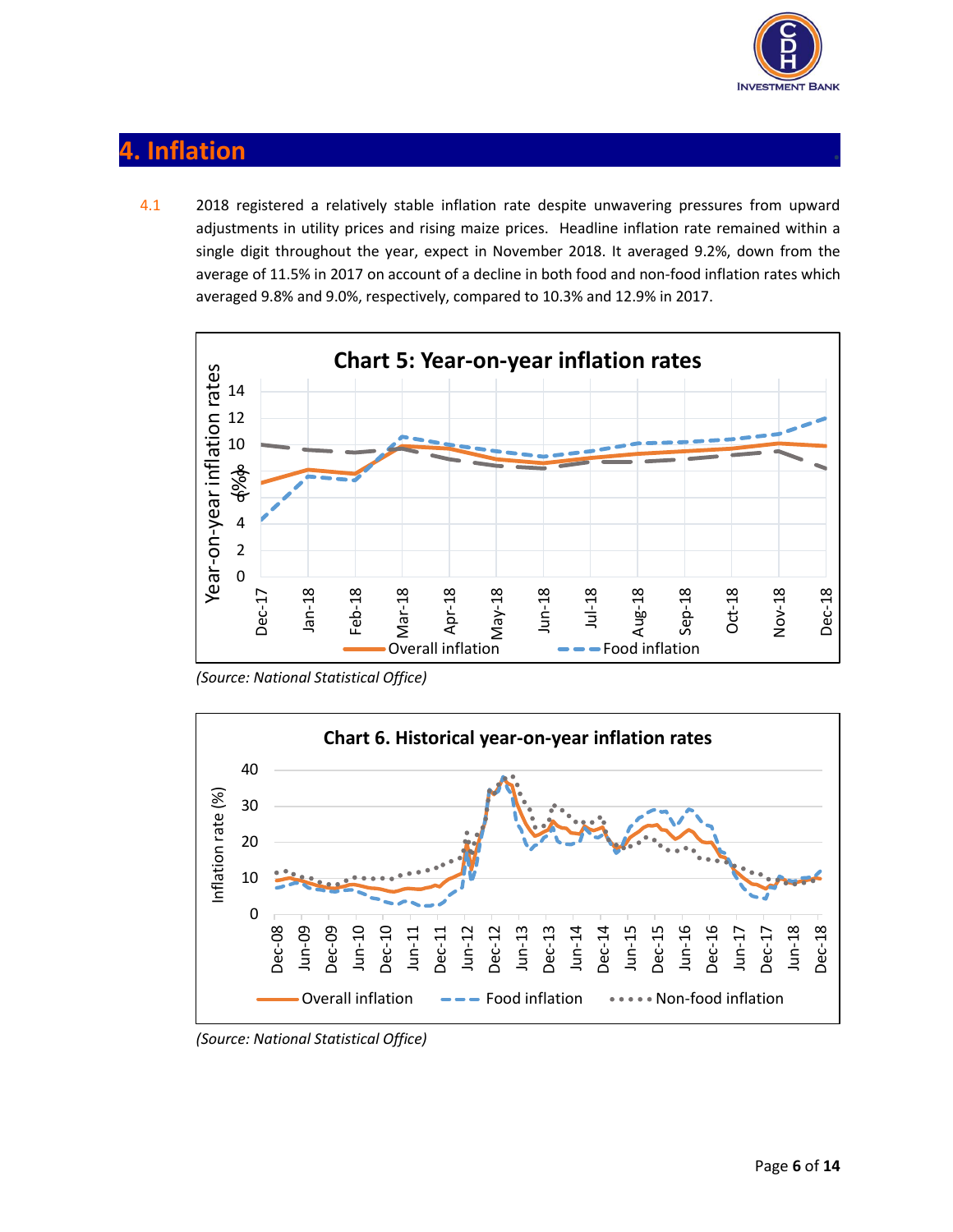- 4.2 The decline in inflation in 2018 relative to the previous years could largely be attributed to a relatively stable macroeconomic environment during the year, including stable exchange rate and interest rates which could have improved confidence in the economy.
- 4.3 The inflation rate, however, faced consistent pressures from elevated maize prices and upward adjustments in utility prices. Maize price rose by over 60% in 2018 compared to 2017 levels on account of lower than average harvest in the 2017/2018 season as most parts of the country experienced dry spells and fall army worm attacks. The Malawi Energy Regulatory Authority (MERA) approved two price hikes for electricity in 2018 (in February 2018 and October 2018). As at the end of the year, electricity tariff stood at K88.02/Kwh, up by 53.00% from K57.72/Kwh as at the end of the previous year. Further, MERA approved three upward adjustments in fuel prices during the year (in July, October and November) which were later adjusted downwards in December 2018. As of December 2018, prices for petrol, diesel and paraffin stood at K923.50 per litre, K949.60 per litre and K781.80 per litre, respectively, representing increases of 11.98%, 16.40% and 20.52% when compared to K824.70 per litre, K815.80 per litre and K648.70 per litre as of December 2017.
- 4.4 Looking forward, headline inflation is expected to continue to decline in 2019, partly supported by continued stability in the exchange rate and expected improvement in agricultural output following a normal rainfall pattern so far experienced in the 2018/2019 season which could lessen the impact of any further upward adjustments in utility prices. RBM projects an average headline inflation rate of 8.5% in 2019 and targets an average annual rate of 5% by 2021.
- 4.5 Risks to this inflation outlook include significant shocks to this year's agricultural output, unfavourable shocks to international oil prices and possible increase in Government expenditure especially during the elections period, among other factors.

## **5. Monetary policy .**

5.1 The Monetary Policy Committee (MPC) of the Reserve Bank of Malawi (RBM) met three times in 2018 (in March, July and September) to review developments in the local and global economy that inform monetary policy decisions. On all three occasions the Committee decided to maintain the monetary policy stance and so kept the Policy rate unchanged at 16.00%, the Lombard rate at 18.00% and the Liquidity Reserve Requirement (LRR) at 7.50%. The cautious stance of monetary policy was on account of persistent upward inflationary pressures that prevailed during the most part of the year. The decision was thus aimed at containing risks and supporting disinflation towards the RBM medium term objective of 5.00%. The RBM committed to complementing this policy stance with consistent mop-up operations to maintain tight liquidity conditions in the market.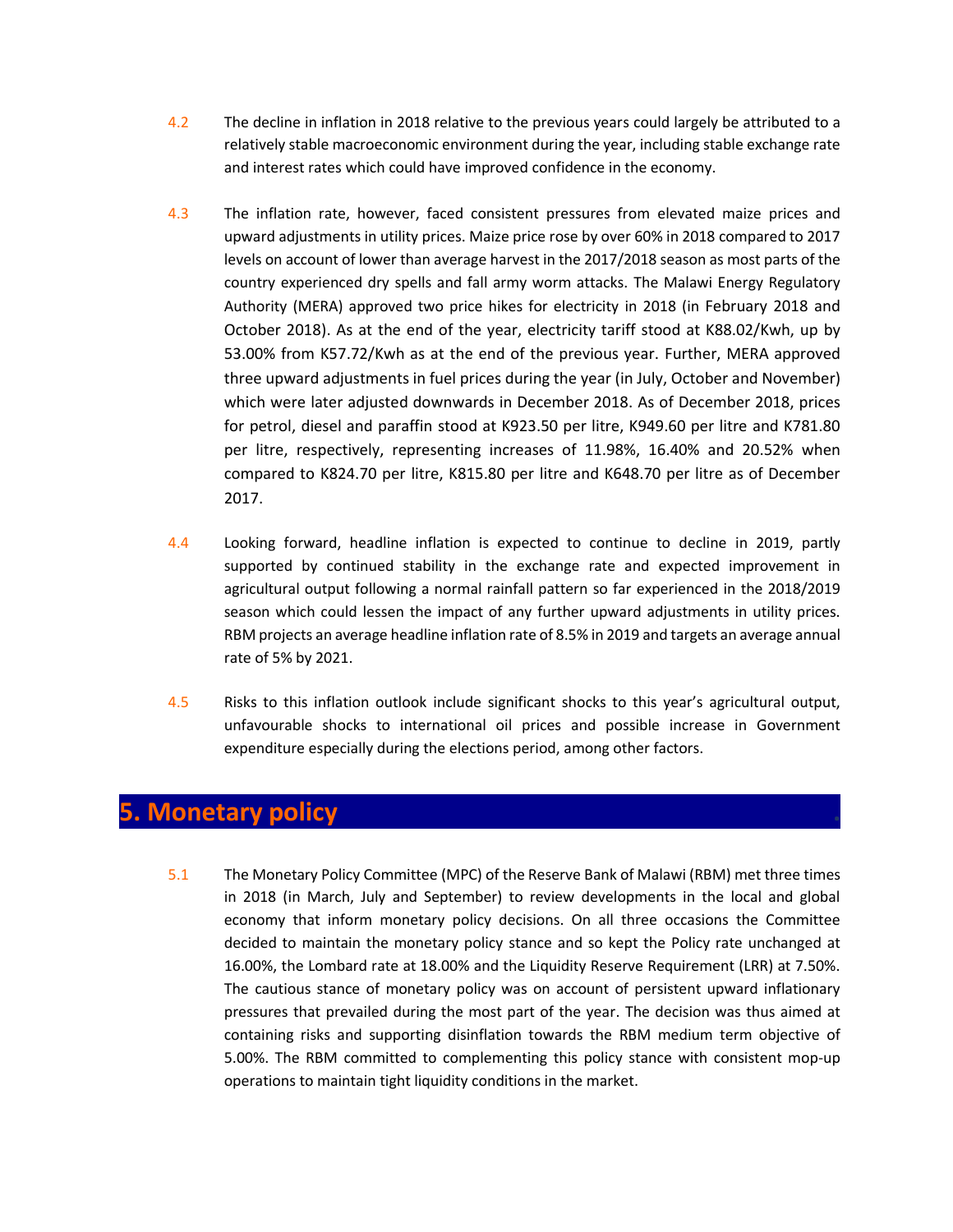

- 5.2 In 2017 the MPC revised the Policy rate downwards three times which saw the Policy rate decline from 24.00% as at the beginning of the year to 16.00% as at the end of the year.
- 5.3 The chart below depicts the historical trend of the Policy rate relative to inflation rate. The chart shows that the Policy rate has been on a declining trend since November 2016.



*<sup>(</sup>Source: RBM, NSO)*

- 5.4 Going into 2019, on 29th and 30th January 2019, the MPC met for their first meeting of 2019. After taking into consideration developments in the domestic and global economy and macroeconomic outlook, the Committee observed that risks to inflation experienced in 2018 had started to dissipate and that the macroeconomic outlook for 2019 looked favourable. The Committee thus decided to loosen monetary policy as follows:
	- 5.4.1 reduce the Policy rate (PR) from 16.0% to 14.5%;
	- 5.4.2 reduce the Liquidity Reserve Requirement (LRR) ratio from 7.5% to 5.0% for domestic currency deposits and from 7.5% to 3.75% for foreign currency deposits;
	- 5.4.3 reduce the Lombard rate from 18.0% to 14.9%; and
	- 5.4.4 peg the Base lending rate for commercial banks at the Lombard rate.
- 5.5 These policy changes were aimed at assisting the financial sector and the private sector to harness synergies and effectively contribute to economic growth.
- 5.6 In response to the monetary policy changes, commercial banks reduced their maximum lending rates which now range from 25.80% to 26.9%, compared to the range of 32.00% to 39.00% before the revision.
- 5.7 Looking forward, we expect the MPC to take a cautious stance in the short to medium term to allow the market to fully respond to the recent changes. All other interest rates in the market could continue to decline in the near term and then stabilise later in the year. In the long term, we expect further interest rate cuts if shocks to inflation and the exchange rate continue to be contained.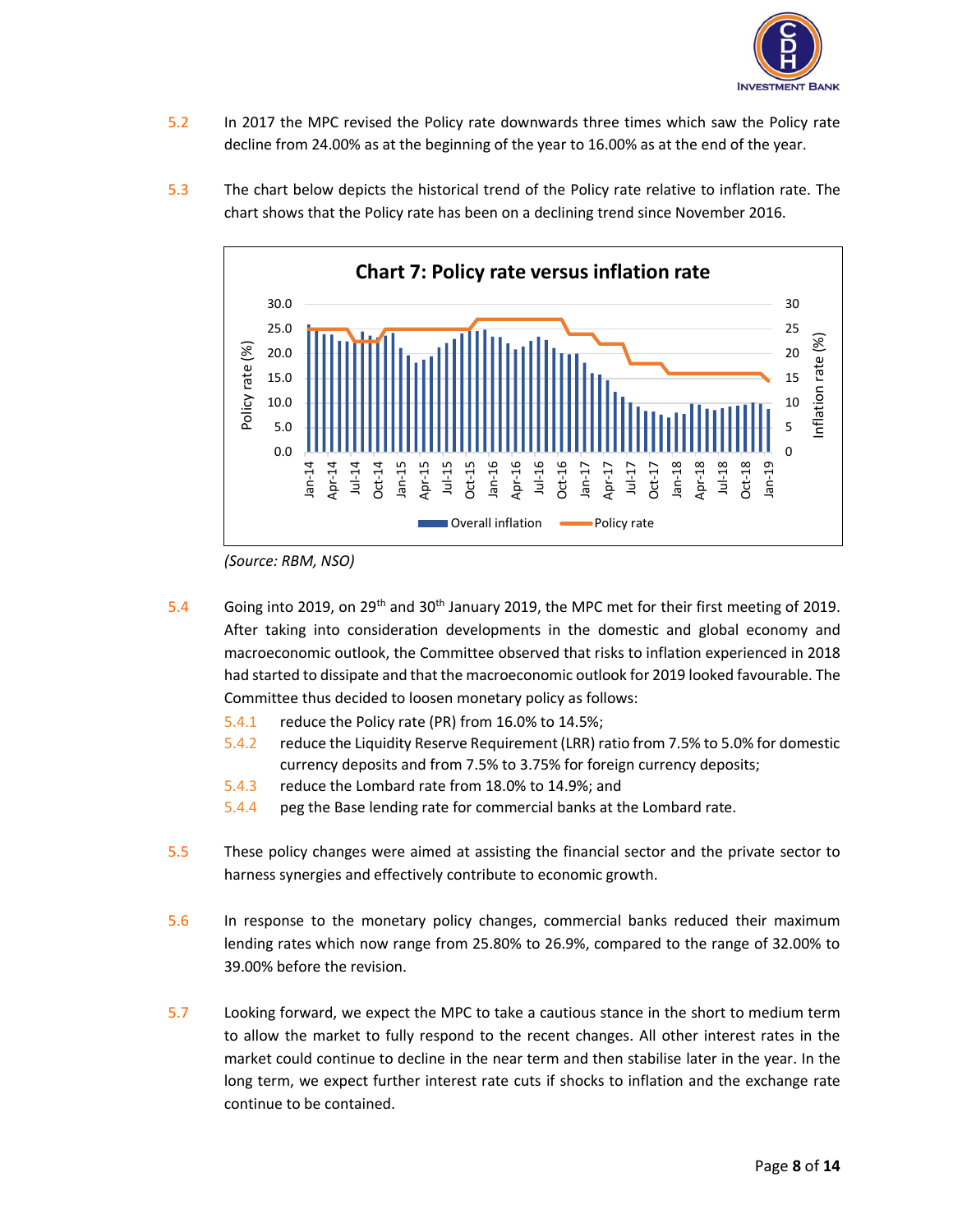

## **6. Economic growth .**

- 6.1 RBM and the World Bank estimate that economic activity moderated to around 4.0% and 3.7%, respectively, in 2018 from around 5.2% in 2017, owing to a decline in agricultural production as erratic rains and a fall army worm infestation negatively impacted crop output. Structural challenges related to the intermittent supply of power and water were also a significant constraint on production in 2018.
- 6.2 In 2019 economic growth is expected to be slightly better than in 2018 largely on account of a rebound in agriculture following an expected normal rainfall pattern and a favourable macroeconomic environment. RBM and the Government project a real GDP growth rate of 4.1% for 2019 driven by good performance in the following economic activities: agriculture; wholesale and retail trade; transportation and storage; information and communication; and professional, scientific and technical services, among others. Agriculture output in 2019 is expected to recover to 2.0% from 0.6% in 2018, the wholesale and retail trade sector is estimated to grow by 4.9%, transport and storage by 5.4% and information and communication by 7.5%.

| Table 2: Government estimates and forecasts of growth rates |                   |                   |                   |
|-------------------------------------------------------------|-------------------|-------------------|-------------------|
|                                                             | 2017 <sup>e</sup> | 2018 <sup>f</sup> | 2019 <sup>f</sup> |
| Agriculture, forestry and fishing                           | 6.1               | 0.6               | 2.0               |
| Mining and Quarrying                                        | 1.6               | 1.9               | 1.5               |
| Manufacturing                                               | 2.0               | 3.8               | 3.5               |
| <b>Utilities</b>                                            | 2.6               | 4.4               | 3.1               |
| Construction                                                | 4.4               | 4.9               | 3.7               |
| Wholesale and retail                                        | 5.0               | 4.4               | 4.9               |
| Transport and storage                                       | 6.0               | 5.2               | 5.4               |
| Accommodation and food service activities                   | 4.2               | 5.9               | 4.0               |
| Information and communication                               | 6.5               | 7.0               | 7.5               |
| Financial and Insurance activities                          | 5.5               | 7.1               | 3.9               |
| Real estate activities                                      | 4.4               | 3.9               | 2.8               |
| Professional, scientific and technical services,            |                   |                   |                   |
| Administrative and support service activities               | 4.0               | 5.2               | 5.9               |
| Public administration and defense                           | 5.7               | 7.2               | 6.1               |
| Education                                                   | 6.6               | 9.4               | 7.6               |
| Human health and social work activities                     | 5.3               | 6.0               | 5.7               |
| Other services                                              | 4.3               | 5.2               | 5.0               |
| Sum of all industries                                       | 5.0               | 3.8 <sub>2</sub>  | 3.9               |
| Plus taxes less subsidies on products                       | 7.7               | 7.1               | 7.7               |
| GDP in 2010 constant prices                                 | 5.2               | 4.0               | 4.1               |

*(Source: Business Interviews Summary Report, September 2018 - compiled by National Accounts and Balance of Payments Technical Committee)*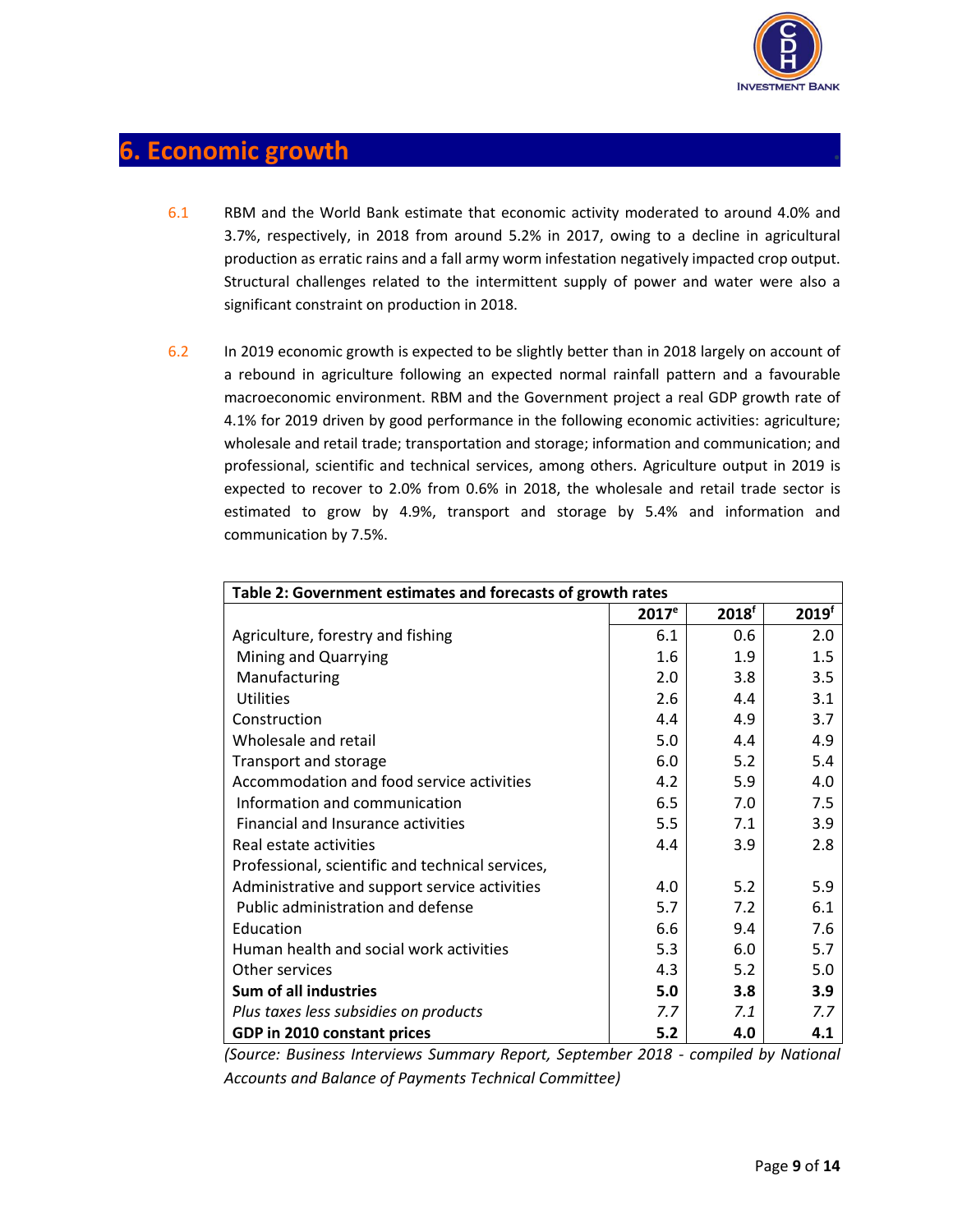

| Table 3: World Bank growth rate estimates for Malawi |        |      |          |
|------------------------------------------------------|--------|------|----------|
|                                                      | 2016   | 2017 | $2018^t$ |
| <b>Real GDP</b>                                      | 2.5    | 4.0  | 3.7      |
| Agriculture                                          | $-2.3$ | 5.0  | 2.5      |
| Industry                                             | 2.4    | 2.2  | 3.0      |
| Services                                             | 4.4    | 4.0  | 4.5      |

*(Source: World Bank's Malawi Systematic Country Diagnostic: Breaking the Cycle of Low Growth and Slow Poverty Reduction - December 2018)*

#### **7. Stock market performance .**

- 7.1 The Malawi Stock Exchange (MSE) was buoyant for the second consecutive year as it registered a positive return on investment of 34.19% compared to 62.14% in 2017. The Malawi All Share Index (MASI) closed the year at 28,983.53 points compared to 21,598.07 as at the beginning of the year.
- 7.2 The market registered significant improvements in both the volume and value of shares traded. The volume of traded shares increased by 37.11% to 958,247,064 and the value of traded shares increased by 260.28% to K48.70 billion.
- 7.3 11 counters registered capital gains while 2 counters registered losses. Top gainers were BHL (141.64%), TNM (93.10%), PCL (90.00%), OML (52.04%) and SUNBIRD (51.04%) and top losers were ILLOVO (-16.67%) and MPICO (-15.44%).
- 7.4 During the year, MSE listed the first corporate bond by New Finance Bank and 6 Government of Malawi Treasury Notes with tenors ranging from 2-3 years. However, there was no trade in the listed debt securities as was the case in the previous year.



*(Source: Malawi Stock Exchange)*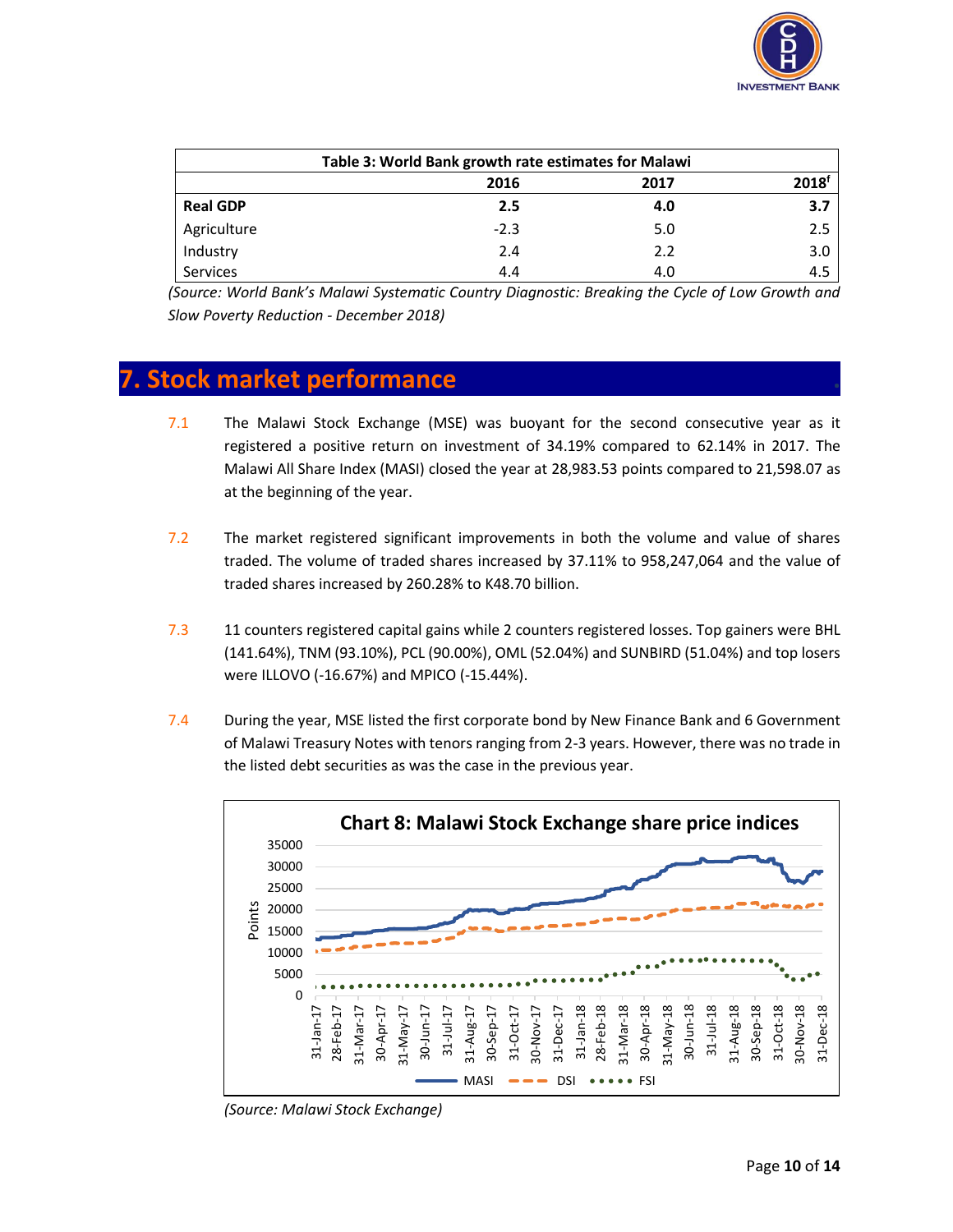

| Table 4: Share trading summary |                 |                                   |                        |
|--------------------------------|-----------------|-----------------------------------|------------------------|
|                                | <b>Dec-18</b>   | <b>Dec-17</b>                     | % Price change         |
| <b>Market indices</b>          |                 |                                   |                        |
| <b>MASI</b>                    | 28,983.53       | 21,598.07 $\uparrow$              | 34.19%                 |
| <b>DSI</b>                     | 21,318.07       | 16,272.64 $\uparrow$              | 31.01%                 |
| <b>FSI</b>                     | 5,265.12        | 3,519.43 $\uparrow$               | 49.60%                 |
| <b>Gainers</b>                 |                 |                                   |                        |
| <b>BHL</b>                     | 13.00           | 5.38 $\hat{\textbf{T}}$           | 141.64%                |
| <b>TNM</b>                     | 28.00           | 14.50 $\uparrow$                  | 93.10%                 |
| <b>PCL</b>                     | 1,140.00        | 600.00 $\uparrow$                 | 90.00%                 |
| <b>OML</b>                     | 2,980.00        | $1,960.00 \uparrow$               | 52.04%                 |
| <b>SUNBIRD</b>                 | 145.00          | 96.00 $\uparrow$                  | 51.04%                 |
| <b>FMBCH</b>                   | 100.00          | 67.00 $\uparrow$                  | 49.25%                 |
| <b>NICO</b>                    | 43.00           | 34.00 $\uparrow$                  | 26.47%                 |
| <b>NITL</b>                    | 75.00           | 60.06 $\uparrow$                  | 24.88%                 |
| <b>NBM</b>                     | 332.02          | $270.08 \uparrow$                 | 22.93%                 |
| <b>NBS</b>                     | 10.00           | 8.50 $\uparrow$                   | 17.65%                 |
| <b>STANDARD</b>                | 670.00          | 610.00 $\uparrow$                 | 9.84%                  |
| <b>Flat</b>                    |                 |                                   |                        |
| <b>OMU</b>                     | 2,513.25        | 2,513.25                          | 0.00%                  |
| <b>Losers</b>                  |                 |                                   |                        |
| <b>MPICO</b><br><b>ILLOVO</b>  | 13.20<br>200.00 | 15.61 $\frac{1}{2}$<br>$240.00 -$ | $-15.44%$<br>$-16.67%$ |

*(Source: Malawi Stock Exchange)*

## **8. Financial results for the half year ended 30th June 2018 .**

- 8.1 During the year, listed companies and some financial institutions published their financial results for the half year ended 30<sup>th</sup> June 2018. All companies listed in Table 7 below, except Nedbank, posted profits and most companies registered improvements in profits compared to a corresponding period in the previous year. A relatively stable macroeconomic environment, especially with regard to interest rates, exchange rate and inflation rate, was mentioned by some companies as one of the contributing factors to good performance during the period.
- 8.2 Most banks reported lower profits than the previous corresponding period due to among other factors, reduced interest income, an increase in loan impairments and weak response on the supply side to macroeconomic gains experienced during the period partly owing to infrastructural challenges in the power sector.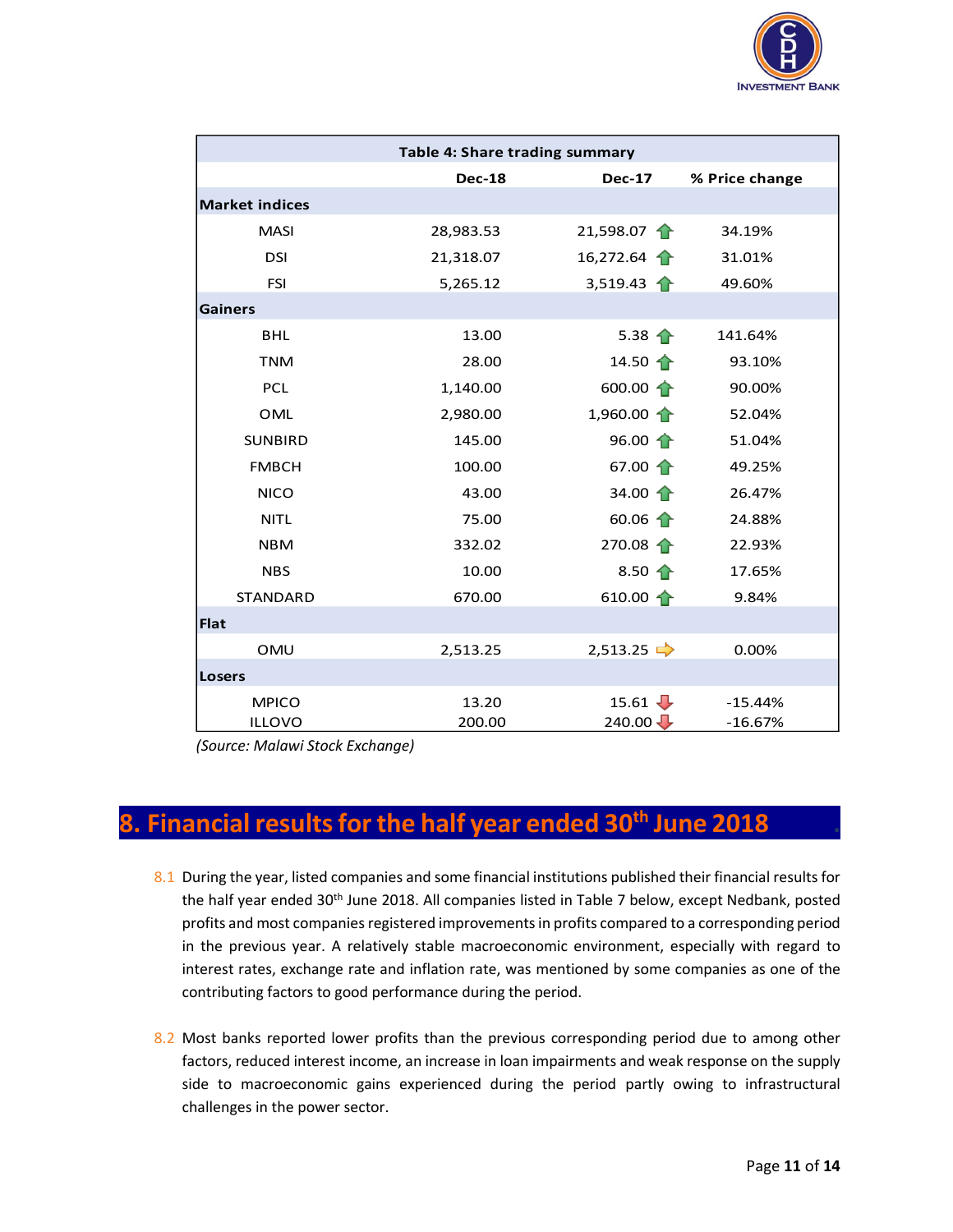

| Table 5: Published financial results for the half year ended 30th June 2018 |                    |                 |                   |  |
|-----------------------------------------------------------------------------|--------------------|-----------------|-------------------|--|
|                                                                             | H1 2018 PAT (K'm)  | <b>Movement</b> | H1 2017 PAT (K'm) |  |
| <b>Listed companies</b>                                                     |                    |                 |                   |  |
| FMB Bank (Malawi only)                                                      | 6,580 $\uparrow$   | 31%             | 5,035             |  |
| FMB Capital Holdings PLC (USD'm)                                            | 20                 |                 |                   |  |
| <b>MPICO PLC</b>                                                            | 3,799 $\uparrow$   | 38%             | 2,760             |  |
| National Bank fo Malawi PLC                                                 | $8,541 \downarrow$ | $-10%$          | 9,527             |  |
| <b>NBS Bank</b>                                                             | 479 $\uparrow$     | 142%            | (1, 136)          |  |
| <b>NICO Holdings PLC</b>                                                    | 5,973 $\uparrow$   | 39%             | 4,303             |  |
| <b>National Investment Trust PLC</b>                                        | $1,429$ 1          | 42%             | 1,009             |  |
| <b>Press Corporation PLC</b>                                                | $23,079$ 1         | 227%            | 7,061             |  |
| <b>Standard Bank</b>                                                        | 5,532 $\sqrt{ }$   | $-32%$          | 8,163             |  |
| Sunbird                                                                     | $1,173$ $\uparrow$ | 9%              | 1,072             |  |
| <b>TNM</b>                                                                  | $6,942 \uparrow$   | 46%             | 4,750             |  |
| <b>Unlisted banks</b>                                                       |                    |                 |                   |  |
| <b>CDH Investment Bank</b>                                                  | 672<br>10          | 34%             | 503               |  |
| Ecobank                                                                     | 2,120              | $-1%$           | 2,134             |  |
| <b>FDH Bank</b>                                                             | 1,342              | $-26%$          | 1,820             |  |
| Nedbank                                                                     | (1,053)            | $-15%$          | (912)             |  |
| New Finance Bank                                                            | 820 $\uparrow$     | 180%            | (1,022)           |  |
| <b>Discount house</b>                                                       |                    |                 |                   |  |
| <b>First Discount House</b>                                                 | 157<br>J           | $-75%$          | 634               |  |

*(Sources: MSE and The Nation and Daily Times newspapers)*

#### **9. Commodities .**

#### **9.1 Tobacco**

- 9.1.1 The 2018 tobacco auction market lasted 26 weeks and closed in September 2018, by which a total of USD337.50m had been realized, compared to USD212.51m realized during the 2017 season, representing a 58.82% increase. The increase in proceeds from tobacco sales in 2018 relative to the previous year is on account of an increase in volumes sold. In the 2018 season the total volume of tobacco sold amounted to 202.00 million kilograms, 89.60% higher than 106.54 million kilograms sold during the 2017 season. The increase in volumes is on account of higher production for 2018 and also an influx of leaf imports from Zambia and Mozambique sold in Malawi.
- 9.1.2 The increase in volumes, however, led to a decline in prices. The all-type tobacco price averaged USD1.67 per kilogram, 16.08% lower than USD1.99 per kilogram recorded at the close of the 2017 season.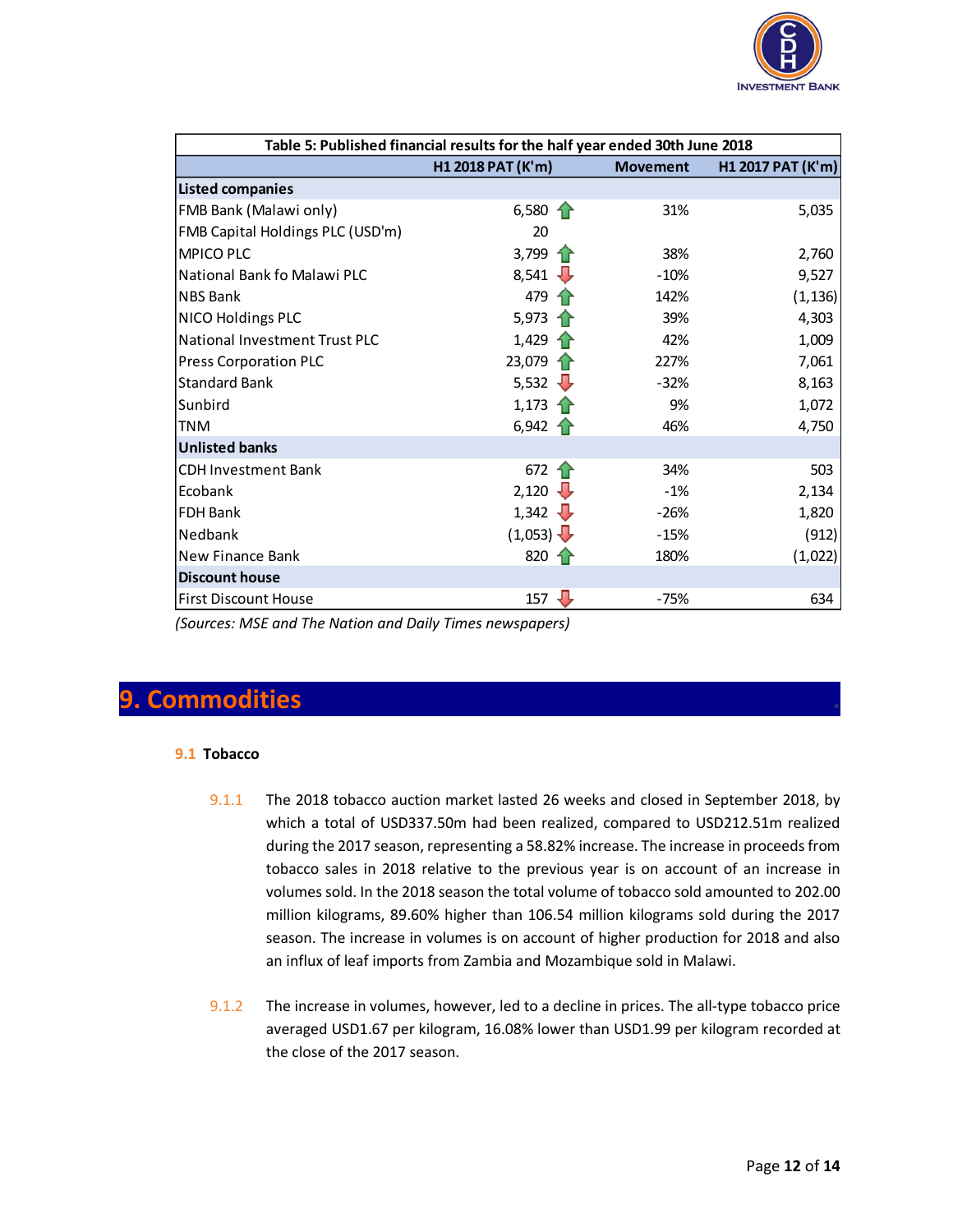

9.1.3 Below is a summary of how the tobacco market fared in 2018 relative to the previous year.

|                        | 2018           | 2017           | Change   |
|------------------------|----------------|----------------|----------|
| Volume (kg)            | 202.00 million | 106.54 million | 89.60%   |
| Average price (USD/kg) | 1.67           | 1.99           | (16.08%) |
| Turnover (USD)         | 337.50 million | 212.51 million | 58.82%   |

*Source: Tobacco Control Commission (TCC)*

#### **9.2 Cotton**

9.2.1 Cotton production remains low in Malawi, averaging 90,654 metric tonnes per year in the last decade. It is only in 2012 and 2013 that the country produced relatively significant amounts (244,154 metric tonnes in 2012 and 158,826 metric tonnes respectively). Since then cotton production has been declining, reaching 29,545 metric tonnes in 2017.



*Source: Food and Agricultural Organization of the United Nations (FAO)*

### **10.** Interest rate capping bill

10.1 A member of parliament moved a motion in parliament on  $8<sup>th</sup>$  December 2016 to cap interest rates on loans obtained from banks and other lending institutions with an aim of protecting consumers from exorbitant loan prices. The issue sparked debate in 2018 as members of parliament held consultations with various stakeholders on the issue to inform decisions regarding a bill that was being drafted. The RBM also organized a conference on the same.